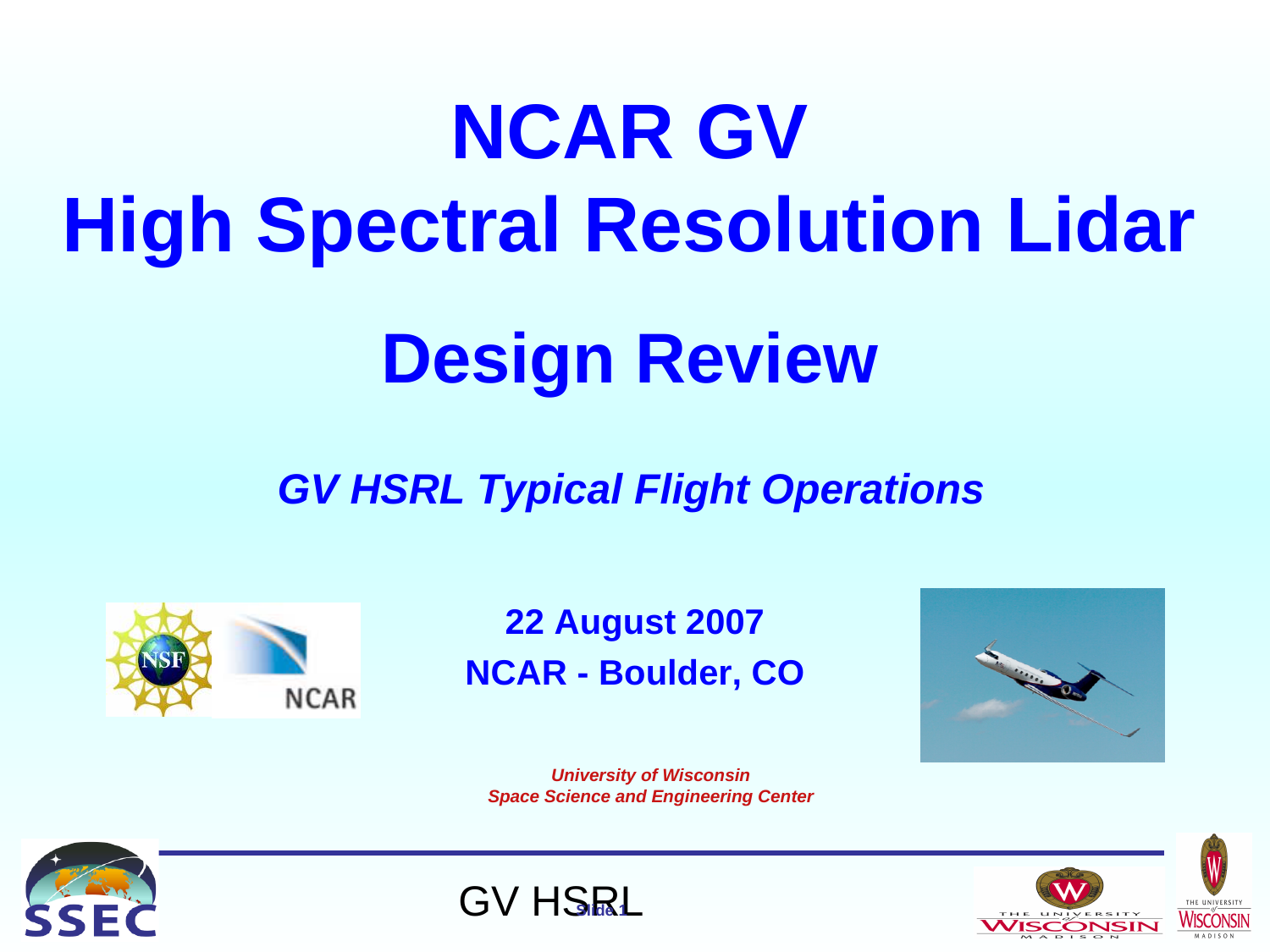### GV HSRL State Diagram

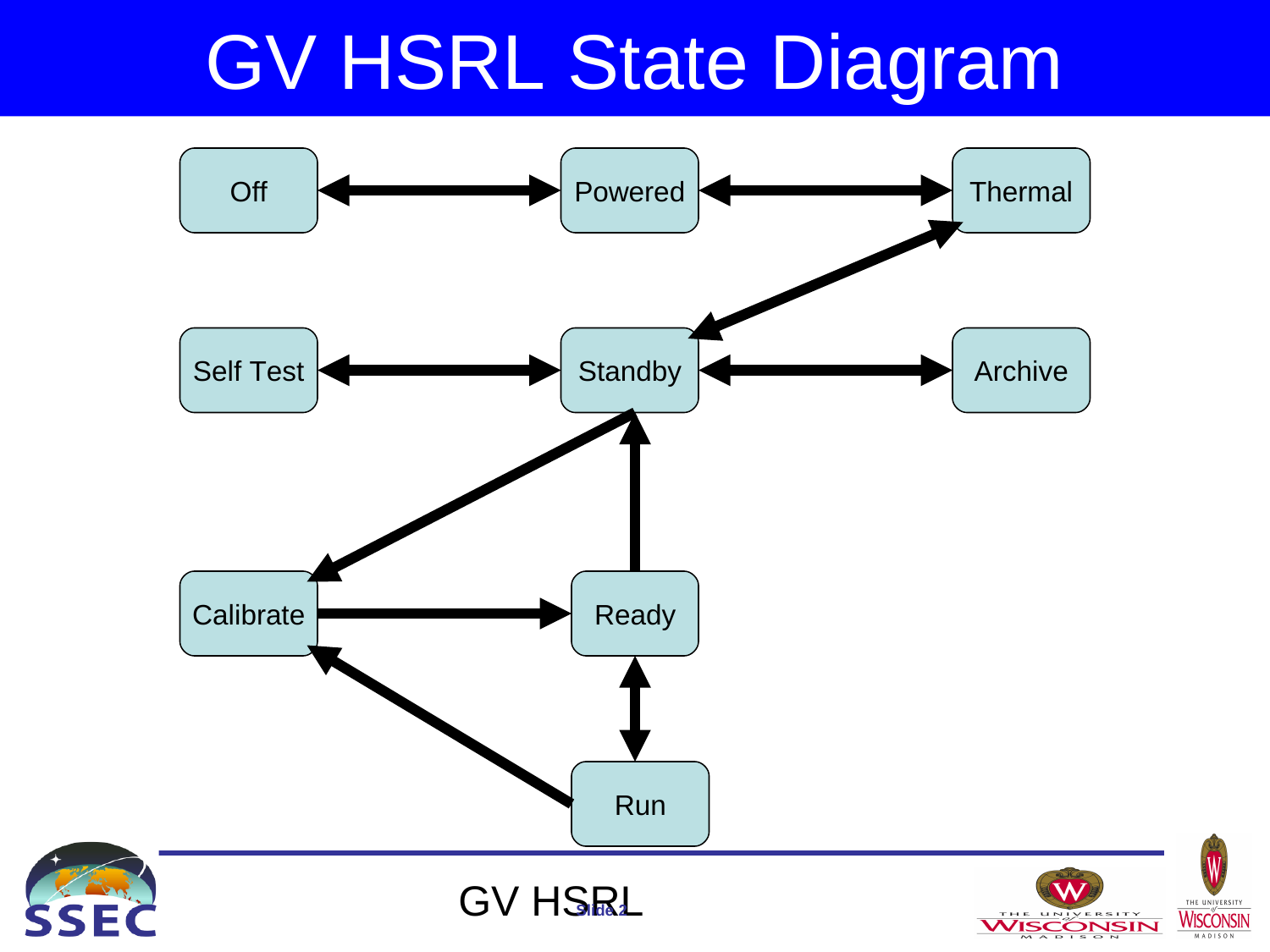#### *A Typical Day of GV HSRL Flight Operations*

|     | <b>Step Time</b> | Mode             | <b>GV HSRL Condition</b>            | Details                                                                                                                                                                                                                                                                          |
|-----|------------------|------------------|-------------------------------------|----------------------------------------------------------------------------------------------------------------------------------------------------------------------------------------------------------------------------------------------------------------------------------|
| 1.  |                  | Off              | No power to the instrument.         | Upon opening the GV aircraft, apply ground power as soon as possible.                                                                                                                                                                                                            |
| 2.  |                  | Powered          | Power applied to instrument.        | Apply power to instrument as soon as possible after opening the GV to<br>automatically power make-up air fans for contamination control.                                                                                                                                         |
| 3.  |                  | Thermal          | Min. thermal control systems on.    | Turn on minimum thermal control systems, which begins autonomous<br>control of the optical bench enclosure and iodine cells' thermal systems<br>when the temperature is outside of the operating norms.                                                                          |
| 4.  | $D - 1.5H$       | <b>Standby</b>   | All systems powered on.             | All systems powered, including computer, laser systems, detectors, etc.<br>Output beam blocked to telescope and shutter to APD detectors is shut.<br>Monitoring of the system can now begin using the web via any computer<br>connected to the local network in the GV aircraft. |
| 5.  | $D - 1.3H$       | <b>Self Test</b> | Internal checks for the instrument. | Verify system is functional, but not in frequency lock or calibration yet.                                                                                                                                                                                                       |
| 6.  | $D -1.1H$        | <b>Standby</b>   | All systems powered on.             | Start GV APU and/or GV engines.                                                                                                                                                                                                                                                  |
| 7.  | $D - 1.0H$       | Standby          | All systems powered on.             | Transition from ground power to internal GV power.<br>Instrument UPS will momentarily handle any power interruptions.                                                                                                                                                            |
| 8.  | $D - 0.8H$       | <b>Standby</b>   | All systems on.                     | Aircraft roll-out and take-off.<br>Telescope and APD detectors shutters closed.                                                                                                                                                                                                  |
| 9.  | $D -0.4H$        | Standby          | All systems on.                     | Manually orient the telescope to the desired window.<br>Verify the instrument is at it's thermal set points.                                                                                                                                                                     |
| 10. | $D - 0.3H$       | Calibrate        | Instrument calibration cycle.       | Shutter to the telescope is closed.                                                                                                                                                                                                                                              |
|     | 11. D-0.1H       | Ready            | Ready to run, shutters closed.      | Calibration done, ready to run. Shutter to the telescope is closed.                                                                                                                                                                                                              |